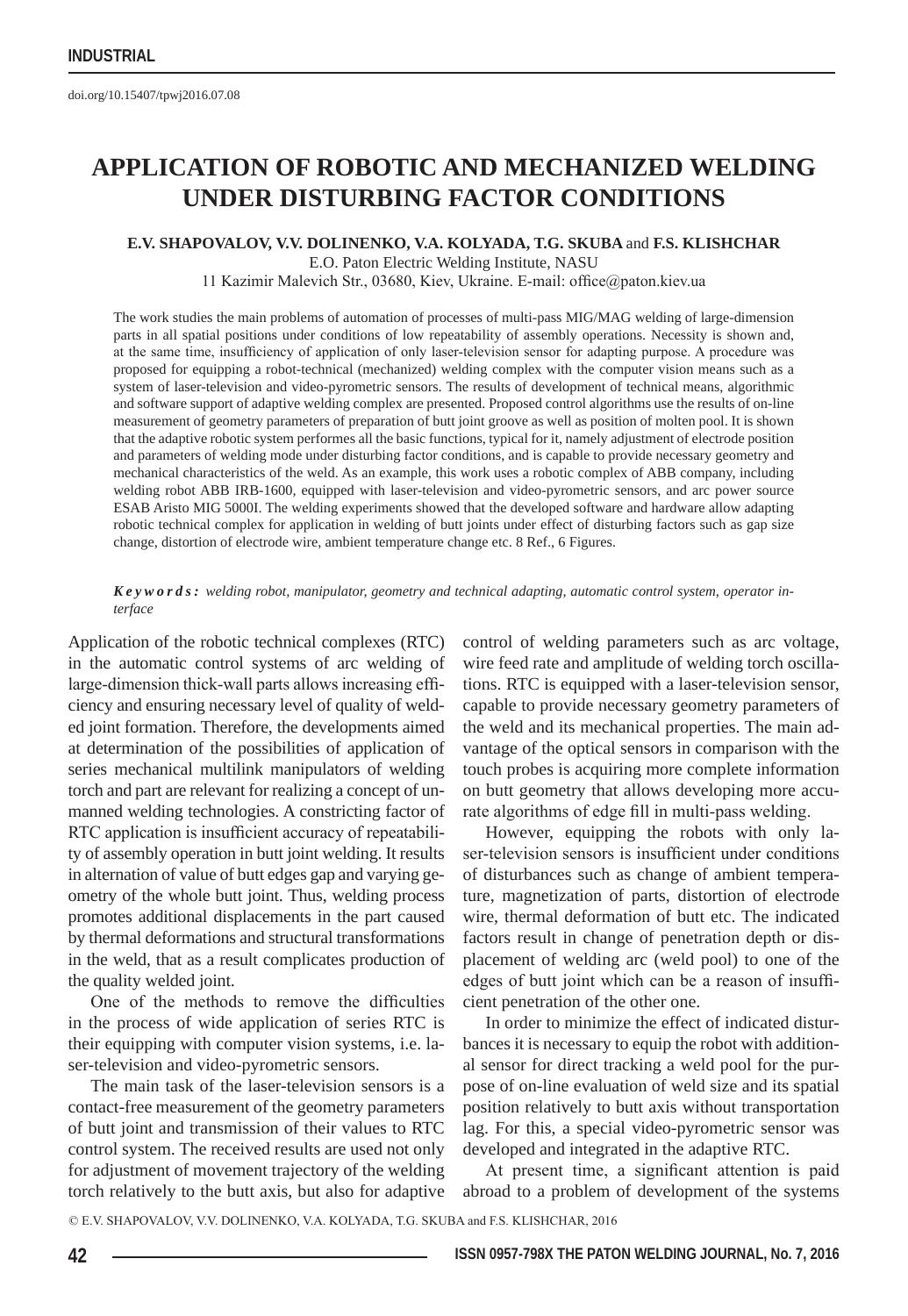

**Figure 1.** Flow chart of parallel double sensor system

for adaptive control of MIG/MAG welding [1–4]. However, the task has not being solved to full extent.

This work is dedicated to development of a procedure for creation of algorithmic and software support for ABB IRC5 controller of ABB IRB-1600 welding robot equipped with laser-television (LTS) and video-pyrometric sensor (VPS). LTS is used for measurement of geometry parameters of butt joints with groove preparation, and VPS is applied for evaluation of size and position of weld pool (Figure 1).

The main functions of software support of the system for automatic control of welding process parameters based on information from LTS are the following:

• regulation of welding torch movement along butt center based on actual spatial position of current butt section which is calculated on-line by LTS;

• control of shape and amplitude of torch oscillations based on current geometry parameters of the butt and, in particular, size of the gap before torch;

• control of welding mode parameters (value of electrode wire feed rate, arc voltage, welding speed), based on current geometry parameters of the butt before torch relatively to welding direction. An algorithm of calculation of values of these parameters is similar to one proposed in work [5].

Software has two levels of welding process control. Software of the upper level is realized using C# programming language in MS Visual Studio programming environment. A program code in form of dll library files is downloaded in operator panel ABB FlexPendant [6] (Figure 2). Software of the lower level is developed using Rapid (ABB) language in ABB RobotStudio programming environment.

The developed software is designed for operation under control of real-time OS Windows CE.

The software is realized in form of several flows which are executed in parallel using program interrupts mechanism:

• control of robot movement (movement of sensors, mounted to last robot link) on preplanned trajectory taking into account on-line correction;

• robot controller inquiry for determination of coordinates of tool central point (TCP) current position. A value of coordinate *X* corresponds to the position of LTS laser plane in welding direction along the butt;

● LTS on-line inquiry and receiving form it *Y* and *Z* coordinates of points of intercept of sectional laser plane with butt edges;

● VPS on-line inquiry for determination of coordinates of weld pool center and its geometry;

● calculation of current values of welding mode parameters and values for correction of torch position (in transverse direction and on height relatively to butt axis) and transmission of these values to robot controller.

After the dll library files, created in MS Visual Studio, are downloaded in the robot controller, the main menu of the panel in addition to the basic items starts



**Figure 2.** Main menu of operator panel ABB FlexPendant

**ISSN 0957-798X THE PATON WELDING JOURNAL, No. 7, 2016 43**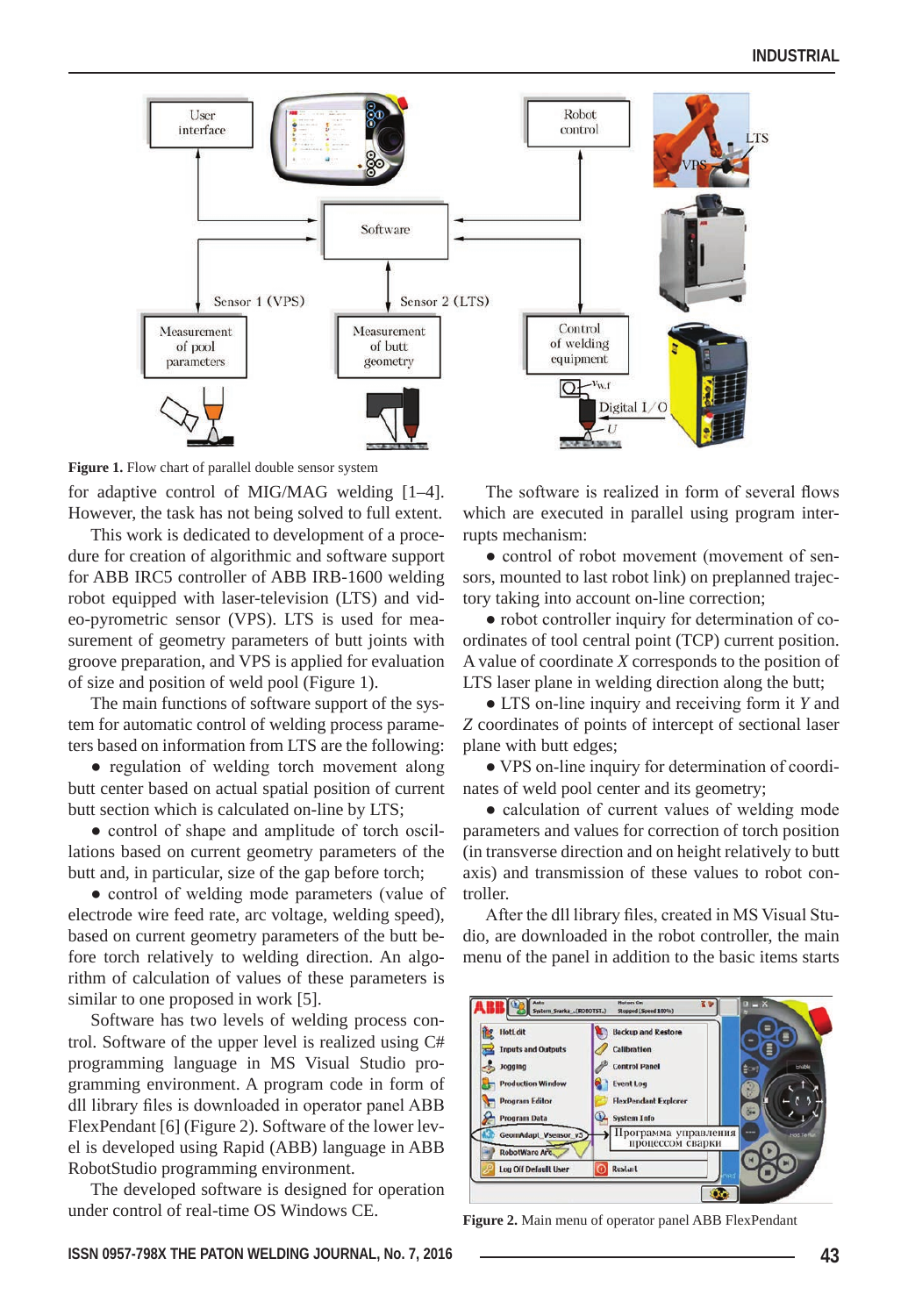

**Figure 3.** Main dialogue box of operator interface on screen of ABB FLexPendant panel

displaying an item, including title of a program for welding process control, for example, «GeomAdapt-Vsensor\_v5» (see Figure 2).

This menu item launches the program of welding process control (Figure 3). A significant part of interface of dialogue box is taken by an image of laser band contour, which is dynamically changed in a process of scanning of the butt before and during welding.

In the upper part of the screen there are «Video» and «Info» inlays which contain information on butt geometry, weld pool and calculated values of torch trajectory correction, and «Trajectory» inlay is designed for displaying the butt and trajectory of torch movement. In the left part of the window there are control elements (buttons) for selection of manual («Correction manual») or automatic («Correction auto») correction mode of welding torch. Menu items «File» and «View» are located in the lower part.

Menu item «File» allows saving a real (with correction) trajectory of torch movement in a file after welding of each weld. As a result, part passport can be received, which shows all necessary information on trajectory and welding modes in all sections of root and fill welds of part being welded.

Menu item «View» provides for a possibility to display on the operator panel screen a mesh with selected step and central axes which intersect in a point with  $y = 0$ ,  $z = 0$  coordinates. Thus, the operator has a possibility of visual evaluation of butt displacement and change of its geometry in process of welding.

In addition to measurement of the butt geometry and its spatial position, a corresponding information on weld pool is also evaluated in process of welding. The latter can be displayed on the operator panel screen. Registration of the image of weld pool thermal field and estimation of height of weld pool relatively to low surface of butt groove is carried out with the help of double channel pyrometric sensor. Based on given information the RTC control system forms a correction of electrode position in process of welding and correction of welding mode parameters. Figure 4 shows an image of a thermal field of weld pool in two extreme positions of the torch, which makes transverse oscillations.

Position of a zone of maximum heating (arc burning area) is kept in the middle part of the frame, while less heated zone of the weld pool is periodically moved, that is caused by torch transverse oscillations. Stationary position of the zone of maximum heating is explained by the fact that a pyrometer sensor is mounted directly to the torch and, therefore, the arc is stable on the image, and weld pool contours are moved.

Interaction between welding robot controller, LTS and VPS is realized with the help of Ethernet technology of batch data transmission on software upper level. Figure 5 shows a structure of software for realizing the interaction between the system components. C# MS Visual Studio programming language was used in software development.

The main functions used in software realizing are the following:

● development of end points on socket and port addresses, which correspond to IP-addresses of sensors;



**Figure 4.** Image of thermal field of weld pool in welding of root weld with transverse oscillations in extreme left (*a*) and right (*b*) postion relatively to butt axis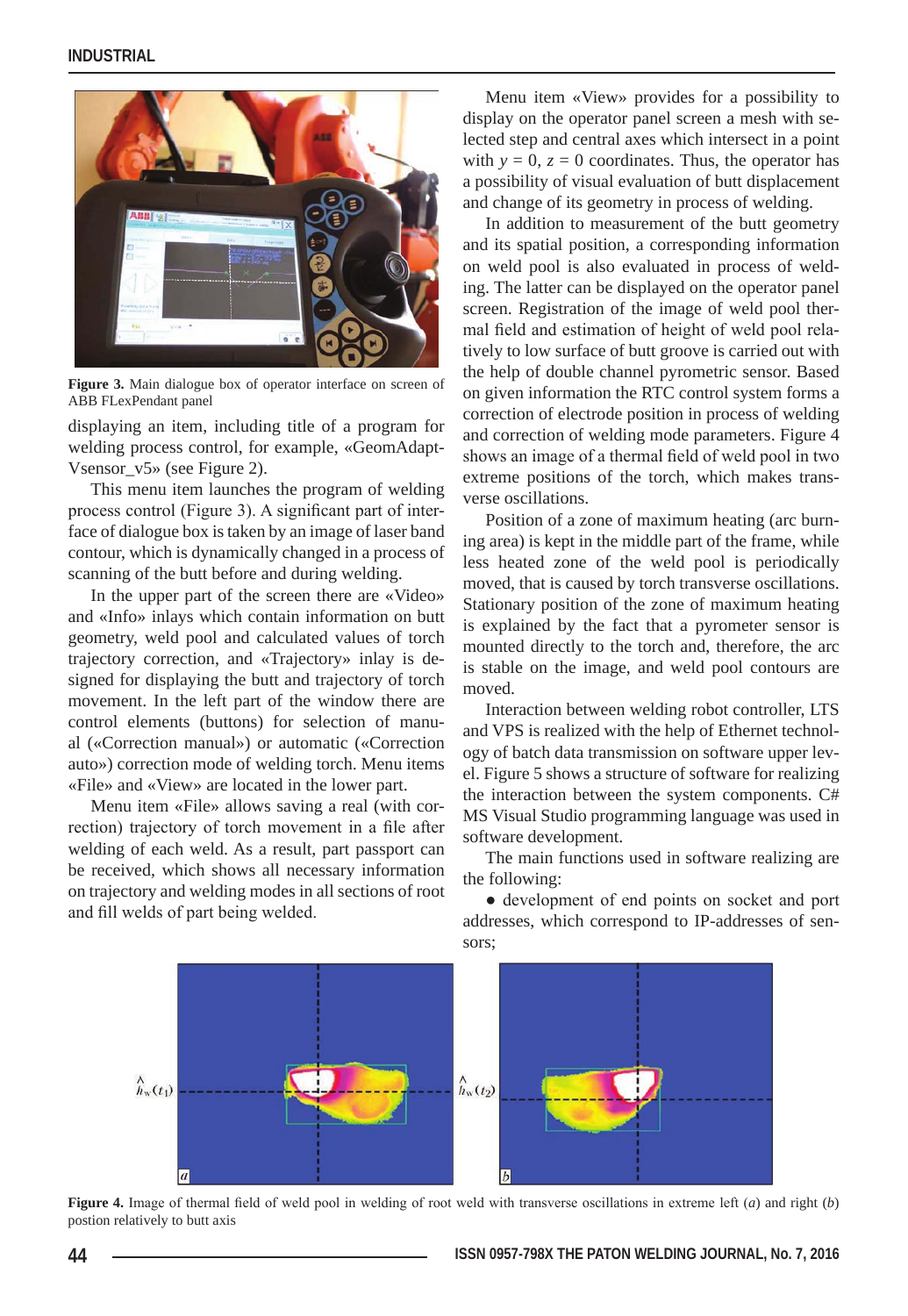

**Figure 5.** Flow chat of software for information transmission between system components

• development of socket TCP/IP (Transmission Control Protocol/Internet Protocol);

 $\bullet$  tie the point to the developed socket — myscoket.Connect(ipep);

• send data via open socket — mysocket.Send- $To(0)$ :

 $\bullet$  wait for an answer from the sensors — Listen() procedure forms a list of coordinates of characteristic points of the laser band contour received from the sensor, which are used for determination of geometry of edge preparation and gap.

Connect working space (namespace) RapidDomain [6] in order to get access to robot data in a format of Rapid programming language from C# program. This document describes PC SDK classes with different types of Rapid data. RapidData-object, which is linked to corresponding data, is created for reading and recoding of RapidData.

The following steps of algorithm are performed in order to transmit the values of the corrected coordinates of welding torch to the low level program (Rapid):

• on-line read out of current coordinates;

● correction of coordinates in accordance with LTS and VPS readings;

● transmission of corrected coordinated to the welding robot controller.

The software of low level (ABB Rapid), designed for realizing adaptive correction of torch vertically and horizontally in process of welding, has the following main structural components, namely main procedure «main()», procedure of pre-formed trajectory «Path\_10» in accordance with ideally assembled welding object, and procedure «TRAP Path\_10\_correct», which takes into account the errors of groove preparation and assembly operations. Before procedure fetching the variables are declared, for example «hori\_id» and «veri\_id», which are connected to «correction generator» for performance of horizontal and vertical correction.

Receiving the data from software of upper level was carried out with the help of timer interruption mechanism. Firstly, a «timeint» variable with «intnum» data type is declared [7]. After that, the «timeint» variable with the help of CONNECT function is connected with TRAP type procedure, which in this project is titled «Path\_10\_correct». Besides this procedure turn on ITimer interruption timer, parameters of which indicate value of time interval between sensor sampling (for example, 0.2 s that equals 5 Hz period). «Path\_10\_correct» procedure performs correction of values of coordinates of goal point, to which torch is moved in process of welding of root weld, and correction of welding mode parameters.

CorrWrite function is used for displacement record (in coordinate system it is a trajectory). It results in immediate correction of coordinates of the goal point of trajectory (TorchPos) and, respectively, torch movement trajectory to corrected point. ArcRe-